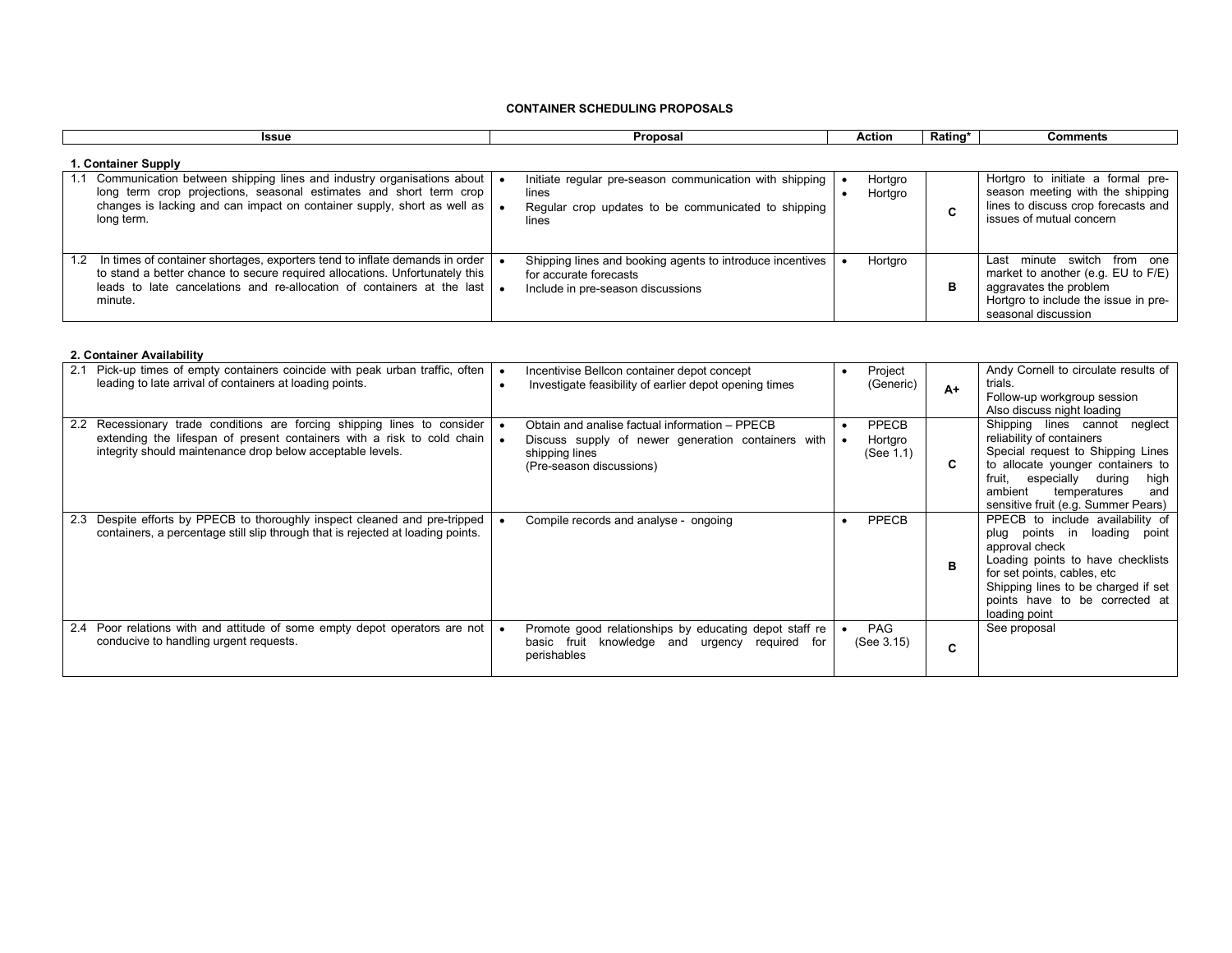## **2 Container Scheduling**

|  | 2.4 Fruit Specification |  |
|--|-------------------------|--|
|  |                         |  |

| 2.4.1 Inaccurate stock figures, due to late transfer of electronic files from cold<br>stores or wrong assumptions regarding when fruit will be on temperature,<br>lead to late bookings and subsequent delays.                                        | Service level agreements between cold stores and<br>exporters to spell out minimum criteria<br>Basic SLA as guideline for industry<br>$\bullet$                        | Pack<br>house<br>cold<br>stores                 |      | In transit fruit often creates<br>problems                                                                                                                                    |
|-------------------------------------------------------------------------------------------------------------------------------------------------------------------------------------------------------------------------------------------------------|------------------------------------------------------------------------------------------------------------------------------------------------------------------------|-------------------------------------------------|------|-------------------------------------------------------------------------------------------------------------------------------------------------------------------------------|
| 2.4.2 Incompatibility of IT systems is a cause for inaccurate stock records.                                                                                                                                                                          | Where incompatibility is identified, corrective action is to<br>be taken                                                                                               | Pack<br>house<br>cold<br>stores<br>(See<br>3.11 | в    | Users often use wrong fields in<br>system<br>fruit is<br>Error<br>when<br>occur<br>transferred (especially age of fruit)<br>and when ownership changes<br>have to be effected |
| 2.4.3 Poor discipline regarding cut-off times puts tremendous pressure on the<br>scheduling process.                                                                                                                                                  | Standard operating procedures between exporter and<br>booking agent to spell out cut-off times<br>Booking agent to enforce cut-off times and/or consider<br>incentives | Booking<br>agent<br>Booking<br>agent            | A    | See Proposal                                                                                                                                                                  |
| 2.4.4 A lack of basic fruit and process knowledge is a serious cause of poor<br>communication and ignorance of the urgency required by fruit exports.                                                                                                 | Identify, create, publicise and motivate                                                                                                                               | PAG<br>(See 3.15)                               | $A+$ | See Proposal                                                                                                                                                                  |
| 2.4.5 Attitude and willingness to be available 24/7 on the part of persons<br>making transport arrangements are attributes required to take corrective<br>action when problems arise.                                                                 | Service level agreement between exporter and agent to<br>spell out criteria                                                                                            | Pack<br>house<br>cold<br>store                  | в    | See Proposal                                                                                                                                                                  |
| 2.4.6 Cancellation of booked containers on the last day of stack, leads to re-<br>allocation of containers to other exporters and resultant last minute non-<br>efficient operational arrangements. Lost shipping opportunities can also be<br>occur. | Incentives from shipping lines and agents                                                                                                                              | Booking<br>Agents<br>(Refer 1.2)                | A    | See 1.2<br>See Proposal                                                                                                                                                       |

## *2.5 Contracting Transport*

| 2.5.1 Reliability and roadworthiness of trucks used are not enforced by the<br>parties that contract them.   | Feedback from and follow-up by cold stores                                                  | Loading<br>points                |   | See proposal |
|--------------------------------------------------------------------------------------------------------------|---------------------------------------------------------------------------------------------|----------------------------------|---|--------------|
|                                                                                                              | Undertakings from transporter to be included in SLA                                         | Agents                           | в |              |
|                                                                                                              | Prepare checklist for Loading Point                                                         | <b>PAG</b>                       |   |              |
| 2.5.2 Incorrect cargo weight declaration is a serious problem.                                               | Standard weight lists to be used                                                            | <b>Booking</b><br>agents         |   | See proposal |
|                                                                                                              | Loading point to check declared weight and correct if .<br>necessary                        | Loading<br>points                | A |              |
|                                                                                                              | Seriousness of incorrect weight declaration to be spelt out<br>to agents and loading points | Shipping<br>lines                |   |              |
| 2.5.3 Overweight containers stopped at weighbridges cause delays and<br>financial losses.                    | Cooperation between driver and loading point                                                | Booking<br>agents to<br>initiate | в | See proposal |
|                                                                                                              | Feasibility of introducing self control system (refer wood<br>transporters) to be evaluated | Hortgro                          |   |              |
| 2.5.4 Poor<br>communication<br>delays<br>encountered,<br>of<br>pro-active I<br>prevents<br>corrective steps. | Transporters to apply strict discipline for non-compliance<br>by drivers                    | Transpor<br>ters                 |   | See proposal |
|                                                                                                              | Loading points to report non-compliance to party<br>contracting the driver                  | Loading<br>points                | A |              |
|                                                                                                              | Include in SLA                                                                              | Booking<br>agents                |   |              |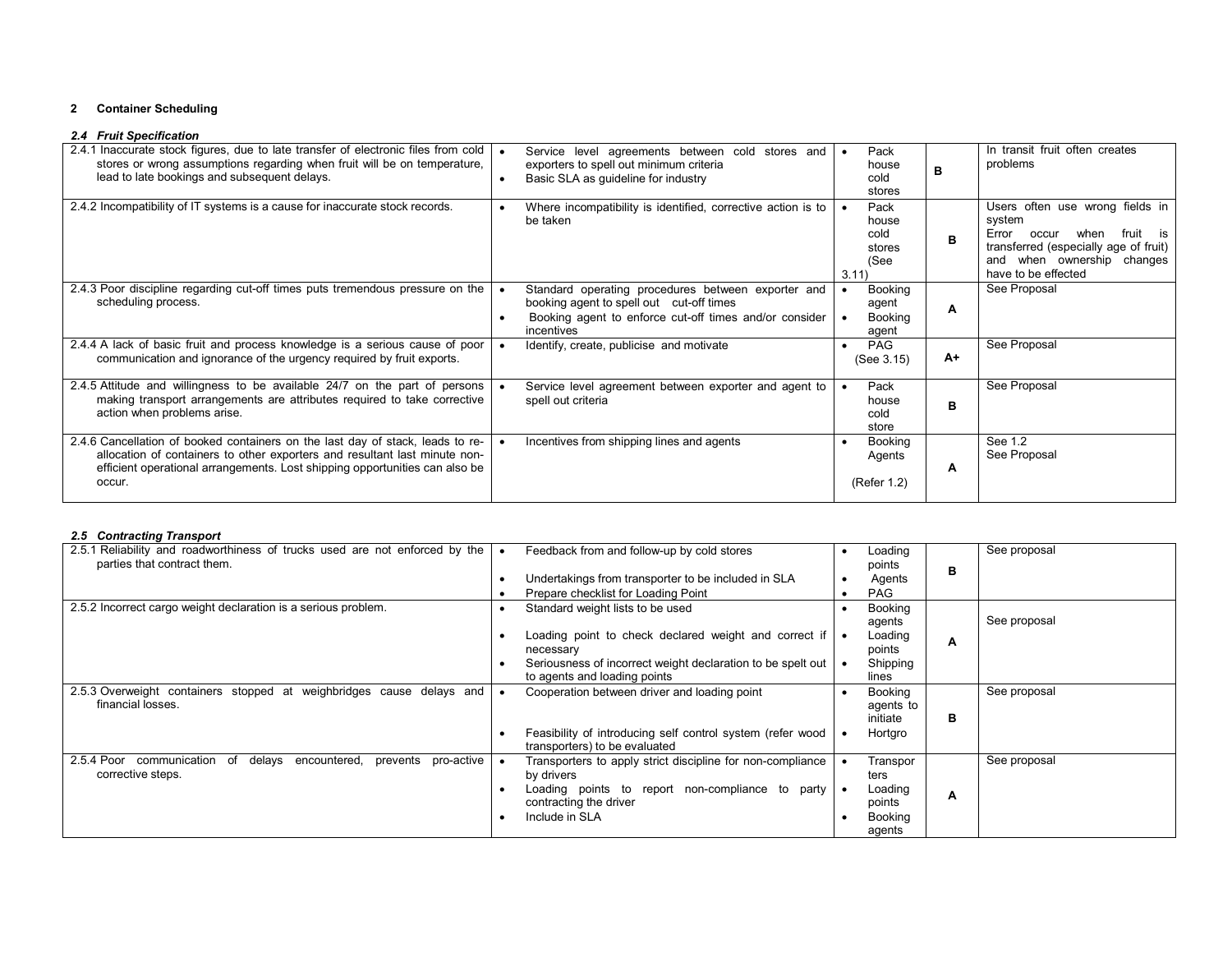| 2.5.5 Unreliable transport contractors seriously disrupt well-planned schedules.                                                                                                                                                                            | $\bullet$              | Report unreliable transporters<br>Blacklist transporter if no improvement<br>Record deviations                                                                                                           | $\bullet$<br>$\bullet$              | Loading<br>point<br>Loading<br>point                 | Α    | See proposal                                                                                                                                                                                                                                                                              |
|-------------------------------------------------------------------------------------------------------------------------------------------------------------------------------------------------------------------------------------------------------------|------------------------|----------------------------------------------------------------------------------------------------------------------------------------------------------------------------------------------------------|-------------------------------------|------------------------------------------------------|------|-------------------------------------------------------------------------------------------------------------------------------------------------------------------------------------------------------------------------------------------------------------------------------------------|
| 2.5.6 The present CTO (Container Terminal Order) process is time consuming<br>and outdated.                                                                                                                                                                 | $\bullet$              | Evaluate impact of new Transnet Navis system<br>If necessary initiate development or enhancement<br>PAG discussions with Transnet                                                                        | $\bullet$<br>$\bullet$<br>$\bullet$ | Generic<br>Project<br>PAG                            | $A+$ | Navis publication circulated<br>CTO still in place one more year<br>Navis and Refcon system is being<br>linked<br>Transnet make training sessions<br>available<br>Hortgro (A Cornell and J Strydom)<br>to take this further with Transnet                                                 |
| 2.5.7 Realistic loading timeslots are often lacking, despite communication with<br>loading points.                                                                                                                                                          |                        | Realistic loading times to be enforced                                                                                                                                                                   |                                     | Booking<br>agent<br>and<br>loading<br>point          | A+   | Transporter discipline to stick to<br>timeslots important<br>PPECB and Loading Points to<br>identify transporters<br>Consider financial incentive (PAG<br>as facilitator)                                                                                                                 |
| 2.5.8 TTTs (Time Temperature Tolerances) are not always adhered to.                                                                                                                                                                                         | $\bullet$<br>$\bullet$ | System to monitor TTT's more accurately – take up with<br>PPECB<br>Evaluate new technology to monitor temperature<br>(Delivery Air) from source to destination (Part of Cold<br>Chain Integrity Project) | $\bullet$                           | <b>PAG</b><br>PAG                                    | Α    | Investigate future linking of<br>Navis/Refcon and PPECB<br>TTT's to be reviewed (PPECB)<br>Investigate the use and cost of<br>container probes (calibrated) to<br>replace<br>present<br>temperature<br>recorders (PPECB)<br>Coordinate with M Dodd's cold<br>chain integrity project (JS) |
| 2.5.9 Delays from time of loading to time of coupling containers to power points<br>in the terminal are not monitored effectively and threaten maintenance of<br>the cold chain.                                                                            |                        | Monitoring system to be improved - See 2.5.8<br>Follow-up action to be taken                                                                                                                             | $\bullet$                           | PPECB<br>PPECB                                       | A+   | Navis/Refcon will eventually solve<br>this problem<br>Transnet is working on the lack of<br>services at end and start of shifts<br>in terminal                                                                                                                                            |
| The phenomenon of having the bulk of containers booked on the last<br>2.5.10<br>day of stack is a major cause of poor efficiency. The skew distribution of<br>daily volumes through the week severely impacts on transport costs and<br>quality of service. |                        | Spell out importance for evenly spread bookings<br>Identify and evaluate incentives to reduce last day of<br>stack loadings                                                                              | $\bullet$                           | PAG<br><b>PAG</b><br>Project                         | A+   | Special session to be arranged for<br>this issue                                                                                                                                                                                                                                          |
| With the increase of dual loads (a container picking up fruit at more<br>2.5.11<br>than one cold store) special procedures and preferences are required to<br>minimise additional costs and avoid breaks in the cold chain.                                 |                        | Present rules for dual loads to be evaluated<br>Comprehensive guidelines for pome fruit to be compiled                                                                                                   | $\bullet$<br>$\bullet$              | PAG<br>PPECB/<br>PAG                                 | A    | See proposal                                                                                                                                                                                                                                                                              |
| 2.5.12<br>Container cable theft is a serious cost and disruptive issue.                                                                                                                                                                                     |                        | Drivers to take bigger accountability<br>Include in Loading Point Checklist                                                                                                                              | $\bullet$                           | Loading<br>Points                                    | в    | Include accountability in SLA<br>(especially when picking up<br>containers at empty depot)<br>A check is done at empty depot to<br>make sure cable are present                                                                                                                            |
| Positioning of exhaust pipes of vehicles can cause exhaust fumes to<br>2.5.13<br>enter containers through vents                                                                                                                                             | $\bullet$<br>$\bullet$ | All vehicles to comply<br>Include in SLA<br>Vehicle to be checked at empty depot gate and loading<br>point                                                                                               | $\bullet$                           | Transpor<br>ter<br>Agent<br>Empty<br>depot<br>and LP | в    |                                                                                                                                                                                                                                                                                           |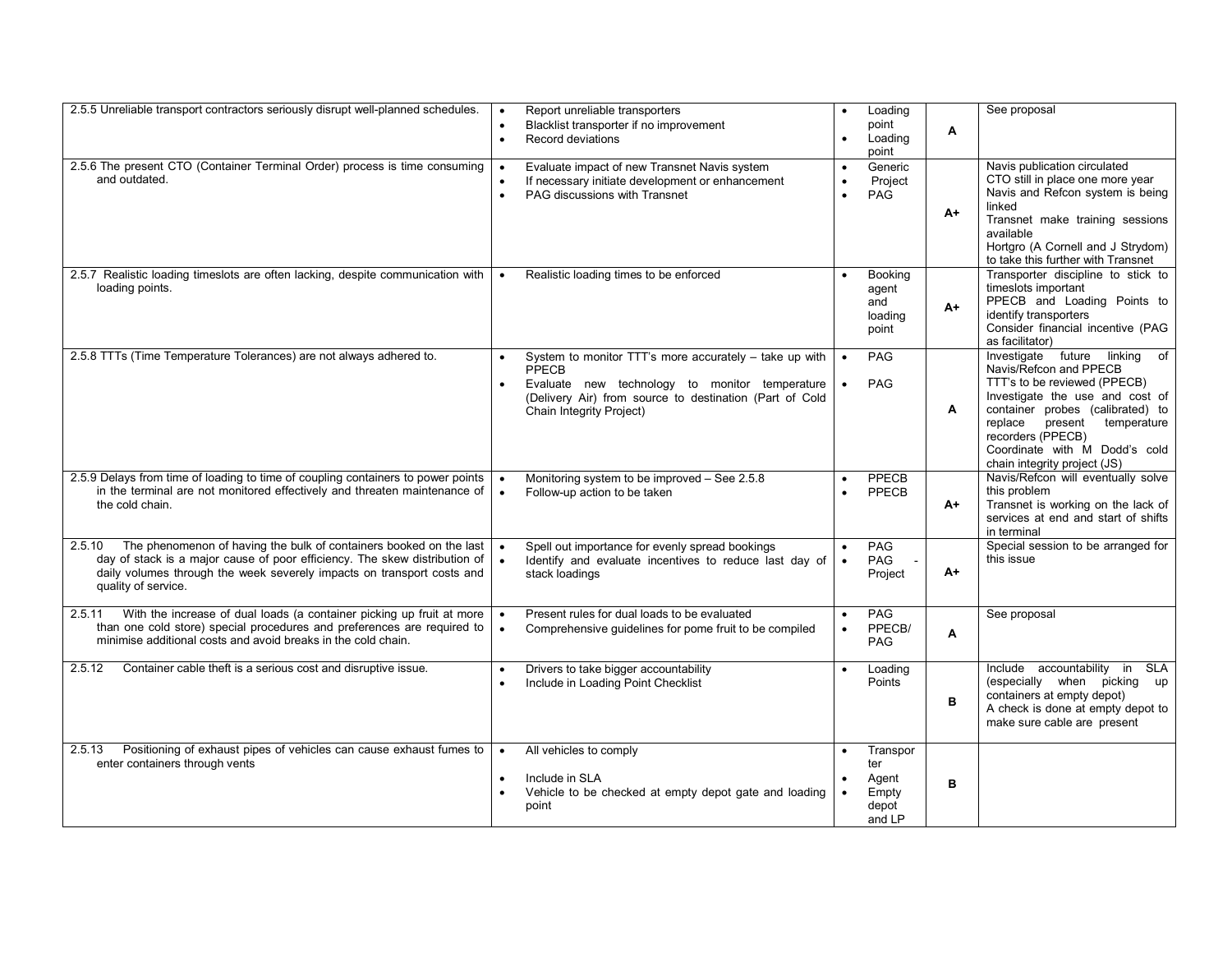| 3   | <b>Fruit Loading</b>                                                                                                                                                                                                                                                                              |           |                                                                                                                          |                                     |                                                    |    |                                                                                                                                                                                                                                  |
|-----|---------------------------------------------------------------------------------------------------------------------------------------------------------------------------------------------------------------------------------------------------------------------------------------------------|-----------|--------------------------------------------------------------------------------------------------------------------------|-------------------------------------|----------------------------------------------------|----|----------------------------------------------------------------------------------------------------------------------------------------------------------------------------------------------------------------------------------|
| 3.1 | Loading of fruit into containers takes place simultaneously at several<br>loading points and PPECB officials cannot always be on time or present.<br>Delays due to PPECB not being available can be costly. This is even more<br>critical when pre-staging of pallets outside cold rooms is done. | $\bullet$ | Auditing role iso monitoring role by PPECB to be<br>evaluated<br>Discussion with PPECB                                   | $\bullet$                           | PPECB<br>PAG                                       | A+ | Legislation that<br>spells<br>out<br>PPECB's responsibilities must be<br>changed to switch to audit mode<br>Communication between PPECB<br>and Loading Points very important                                                     |
|     | 3.2 A lack of cooled airlocks at most pome fruit cold stores prevents effective<br>pre-staging.                                                                                                                                                                                                   | $\bullet$ | Motivate provision of airlocks<br>Evaluate alternatives e.g. pallet shrouds, holding stores<br>Effective communication   | $\bullet$<br>$\bullet$<br>$\bullet$ | PAG<br>PAG<br>Loading<br>points                    | в  | Airlocks<br>not<br>considered as<br>important<br>provided<br>good<br>communication exists<br>No need for alternatives                                                                                                            |
|     | 3.3 Loading points are not always taking accountability for container condition<br>and fruit protocols. This is left to PPECB.                                                                                                                                                                    |           | Spell out loading point responsibilities and implement<br>control system - Checklist                                     | $\bullet$                           | PAG                                                | в  | PPECB do not always have<br>access to outside of containers in<br>a stack and can therefore only<br>check interior<br>Difference between cosmetic and<br>functional damage. PPECB to<br>supply standards used at next<br>meeting |
|     | 3.4 At most cold stores power plug points are not available to check container<br>temperature settings.                                                                                                                                                                                           |           | Motivate installation of power plug points                                                                               | $\bullet$                           | PAG                                                | A  | PAG Workgroup<br>recommends<br>strongly that plug points be<br>compulsory at pome fruit loading<br>points                                                                                                                        |
|     | 3.5 Cold stores are generally not geared for random access to individual<br>pallets. With loading instructions calling for specific pallets (ID Number)<br>delays are inevitable.                                                                                                                 |           | Apply sound cold store management<br>Insist on early specifications<br>Effective specified pallet replacement procedures | $\bullet$<br>$\bullet$<br>$\bullet$ | Loading<br>points<br>Loading<br>points<br>Exporter | в  | See proposal                                                                                                                                                                                                                     |
|     | 3.6 Not all older generation cold stores have been converted to effective<br>handling of hi-cube pallets.                                                                                                                                                                                         |           | PAG                                                                                                                      | $\bullet$                           | PAG                                                | в  | See proposal                                                                                                                                                                                                                     |
|     | 3.7 Markets requiring cold sterilisation treatment seem to be on the increase.<br>With special procedures prior to and during loading, PPECB's presence is<br>required. Arrangements to have this in place do not always take place<br>timely.                                                    |           | Early advice crucial<br>Pro-active arrangements with PPECB/DAFF                                                          |                                     | Booking<br>agent<br>Booking<br>agent               | A  | Changes in protocols<br>to be<br>communicated to industry by<br>PPECB and Hortgro<br>Mix opinion expressed regarding<br>DAFF's cooperation<br>Provisional DAFF workshop on 11<br>or 12 October to be confirmed                   |
|     | 3.8 IT systems at the exporter and cold stores are not always fully compatible<br>leading to delays.                                                                                                                                                                                              |           | Evaluate seriousness of the situation                                                                                    | $\bullet$                           | PAG<br>Project                                     | A  | Not considered as a serious<br>problem at pome fruit cold stores -<br>only ad hoc problems                                                                                                                                       |
|     | 3.9 Poor stock management leads to costly delays.                                                                                                                                                                                                                                                 | $\bullet$ | Loading points to accept cost for delays<br>Monitor delays at loading points                                             | $\bullet$<br>$\bullet$              | Loading<br>points<br><b>Booking</b><br>agent       | А  | See proposal                                                                                                                                                                                                                     |
|     | 3.10 Quality control during the container loading process is very disruptive.                                                                                                                                                                                                                     | $\bullet$ | Quality control to be done prior to loading process                                                                      | $\bullet$                           | Loading<br>points                                  | C  | Target market that changes before<br>necessitate<br>load<br>may<br>marking/stickering<br>that could<br>cause delays                                                                                                              |
|     | 3.11 Poor communication of delayed cooling or stock differences contribute to<br>futile trips and/or delays.                                                                                                                                                                                      | $\bullet$ | Early advice of deviations<br>Appropriate pro-active steps                                                               |                                     | Loading<br>points                                  | C  | Interested parties can register with<br>Transnet to information on stack                                                                                                                                                         |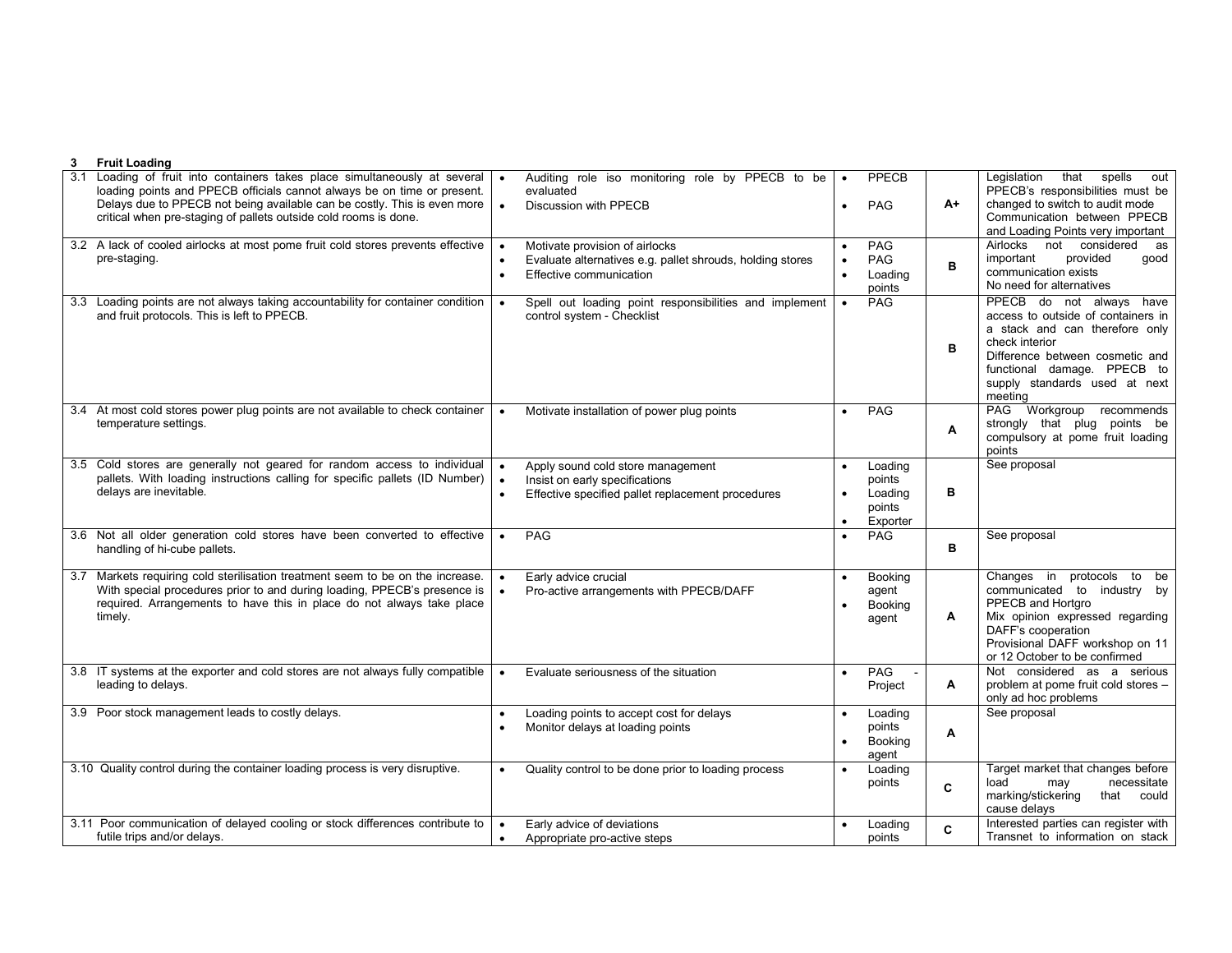|                                                                                                                                                                                                     |                                                                                                                  | Booking<br>agent                                                 |    | changes                                                                                        |
|-----------------------------------------------------------------------------------------------------------------------------------------------------------------------------------------------------|------------------------------------------------------------------------------------------------------------------|------------------------------------------------------------------|----|------------------------------------------------------------------------------------------------|
| 3.12 Training in basic fruit knowledge and processes is seriously lacking. Back-<br>up or replacement strategies at exporters, agents and loading points do<br>not receive the attention it should. | Identify existing training tools<br>Advise and motivate role-players of opportunities                            | <b>PAG</b><br>Project<br><b>PAG</b>                              | A+ | <b>PAG</b><br>available<br>identify<br>to<br>opportunities and advise/motivate<br>role-players |
| 3.13 Loading points do not all realise their accountability when it comes to<br>overloading of containers.                                                                                          | Spell out consequences and accountability                                                                        | <b>PAG</b>                                                       | C  | Specify the right vehicle for the<br>specific load                                             |
| 3.14 In the peak season cooling capacity of cold stores is put the test and<br>allowances for longer cooling rates may have to be applied.                                                          | Effective capacity planning<br>Effective communication<br>Adjustment of cooling rate criteria                    | Loading<br>points<br>Loading<br>points/Ex<br>porters<br>Exporter | A  | See proposals                                                                                  |
| 3.15 When cold stores are full, locating individual pallets specified in loading  <br>instructions becomes more difficult.                                                                          | Effective cold store management<br>Pre-staging (under cool conditions)<br>Practical pallet replacement procedure | Loading<br>points<br>Loading<br>points<br>Exporter               | C  | See proposals                                                                                  |
| 3.16 Where effective analysis of loading statistics is lacking, timely corrective<br>steps are often not taken.                                                                                     | Good recordkeeping of loading statistics<br>Effective analysis of statistics and follow-up action                | Loading<br>points<br>Loading<br>points                           | C  | See proposals                                                                                  |

#### **4 Container Shipping**

| 4.1 | Drivers are not always sensitive to the cold chain integrity and stop en $  \bullet$ | Basic training of drivers                                 | Transpor       | A  | See proposals                         |
|-----|--------------------------------------------------------------------------------------|-----------------------------------------------------------|----------------|----|---------------------------------------|
|     | route resulting in the TTT being exceeded. Arriving after the stack has              | Monitoring of TTT                                         | ter            |    |                                       |
|     | closed is costly and can result in short-shipment of containers.                     | Transporter to accept liability for resulting costs       | PPECB          |    |                                       |
|     |                                                                                      |                                                           | Transpor       |    |                                       |
|     |                                                                                      |                                                           | ter            |    |                                       |
| 4.2 | Despite processes in place, reaction to changed stack times is sometimes             | Operational staff to be contactable 24/7 (include in SLA) | Booking        | в  | A prerequisite                        |
|     | lacking, especially when such advice is given after hours.                           | Appropriate action to be taken timely                     | agent          |    |                                       |
|     |                                                                                      |                                                           | <b>Booking</b> |    |                                       |
|     |                                                                                      |                                                           | agent          |    |                                       |
| 4.3 | Late decision and notification of vessels by-passing the port due to earlier         | Awareness by shipping lines of consequences               | Shipping       | C. | shipping<br>Guidelines<br>lines<br>to |
|     | delays, disrupts well-planned scheduling.                                            | Pro-active anticipate possible deviations                 | lines          |    | regarding cut and run priorities      |
|     |                                                                                      |                                                           | <b>Booking</b> |    |                                       |
|     |                                                                                      |                                                           | agent          |    |                                       |
|     |                                                                                      | Prepare shipping education lecture                        | Shipping       |    |                                       |
|     |                                                                                      |                                                           | lines          |    |                                       |
| 4.4 | Excessive standing times at terminals during tea breaks and shift changes            | Evaluate factual situation                                | <b>PAG</b>     | C  | Transnet is working on the lack of    |
|     | are unacceptable.                                                                    | Discuss solutions with terminal managers                  | <b>PAG</b>     |    | services at end and start of shifts   |
|     |                                                                                      |                                                           |                |    | in terminal                           |

#### •**Rating Structure**

• Priority A+ : Issue is very important and needs to be addressed as a high priority